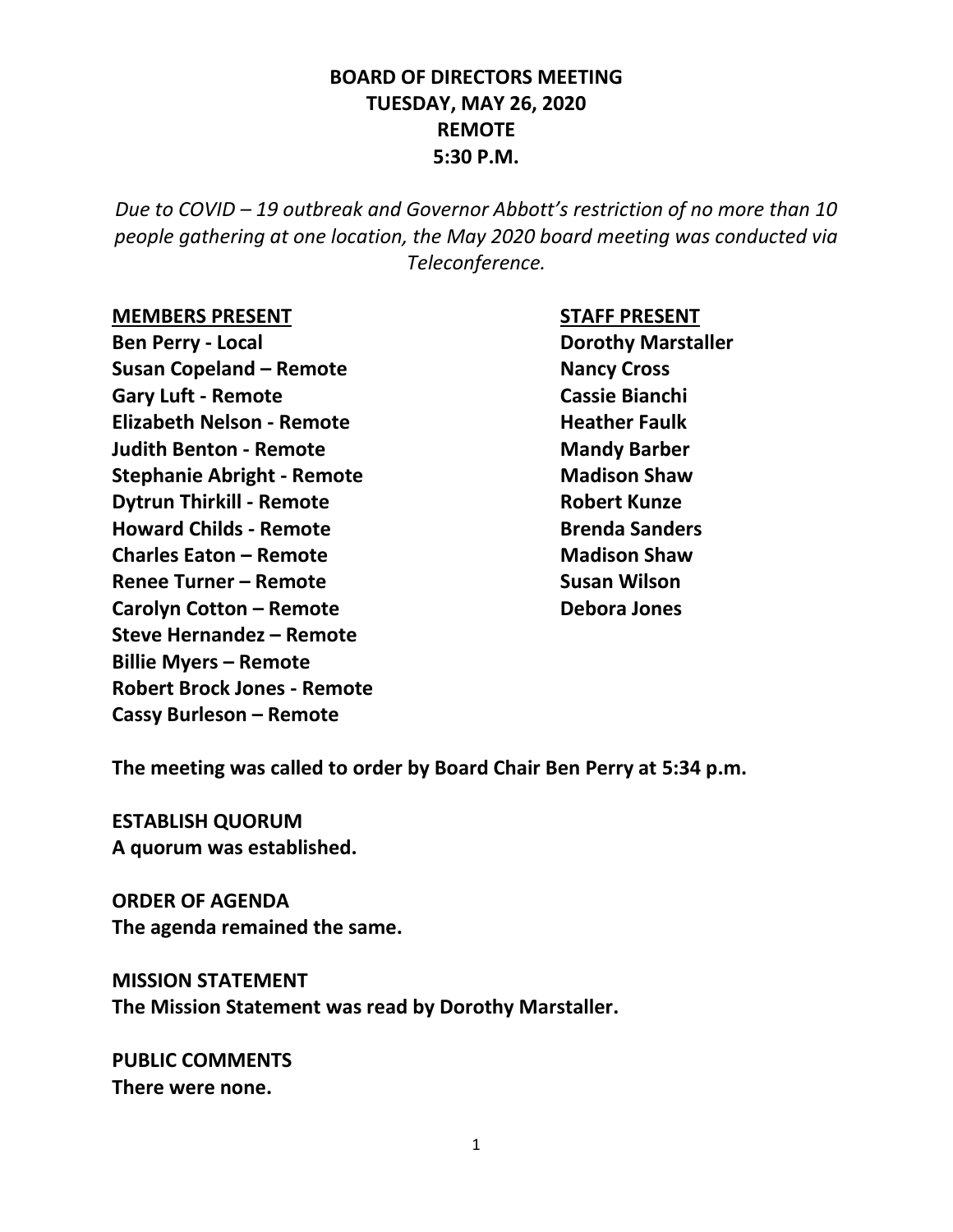## **CONSENT AGENDA ITEMS**

**The Executive Committee recommends approval of the following consent agenda items, April 27, 2020 Executive Committee Meeting Minutes, April 27, 2020 Board of Directors Meeting Minutes, Financial Report – April 2020, WAP Board Update – April 2020, Memorandum of Understanding – City of Waco, Tenant Based Rental Grant Resolution, EFC Region 19 Interlocal Agreement, TDHCA/CEAP & CSBG CARES Grant, Waco Way Emergency Food & Shelter Phase 37 & EFS CARES Grant, all in favor, motion carries unanimously.**

## **HS/EHS Budget Application –** *Supplemental COVID-19 One Time Fund*

**Dorothy Marstaller presented this agenda item. She explained this a federal fund to provide a one-time payment to prevent, prepare for, and respond to COVID-19. The Office of Head Start provided \$238,670 for Head Start and \$32,480 for Early Head Start.**

**The Executive Committee recommends approval of the HS/EHS Budget Application – Supplemental COVID-19 One Time Fund, all in favor, motion carries unanimously.**

# **HS/EHS Recruitment & Enrollment Strategies**

**Debora Jones explained to the Board of Directors, in order to reach those in need, EOAC must develop and implement a recruitment process designed to actively inform all families, within the recruitment areas, of available programs. The Executive Committee recommends approval of the HS/EHS Recruitment & Enrollment Strategies as presented, all in favor, motion carries unanimously.**

## **HS/EHS DANYA Availability Calendar**

**Debora Jones presented to the Board of Directors, the DANYA is the monitoring Support contractor for the Office of Head Start. The OHS has requested EOAC complete an Availability Calendar for the 2020-2021 school year. OHS will use the information submitted to schedule onsite monitoring reviews and visits by Regional Office staff. Debora Jones asked the Board of Directors to approve the calendar that was proposed.**

**The Executive Committee recommends approval of the HS/EHS DANYA Availability Calendar, all in favor, motion carries unanimously.**